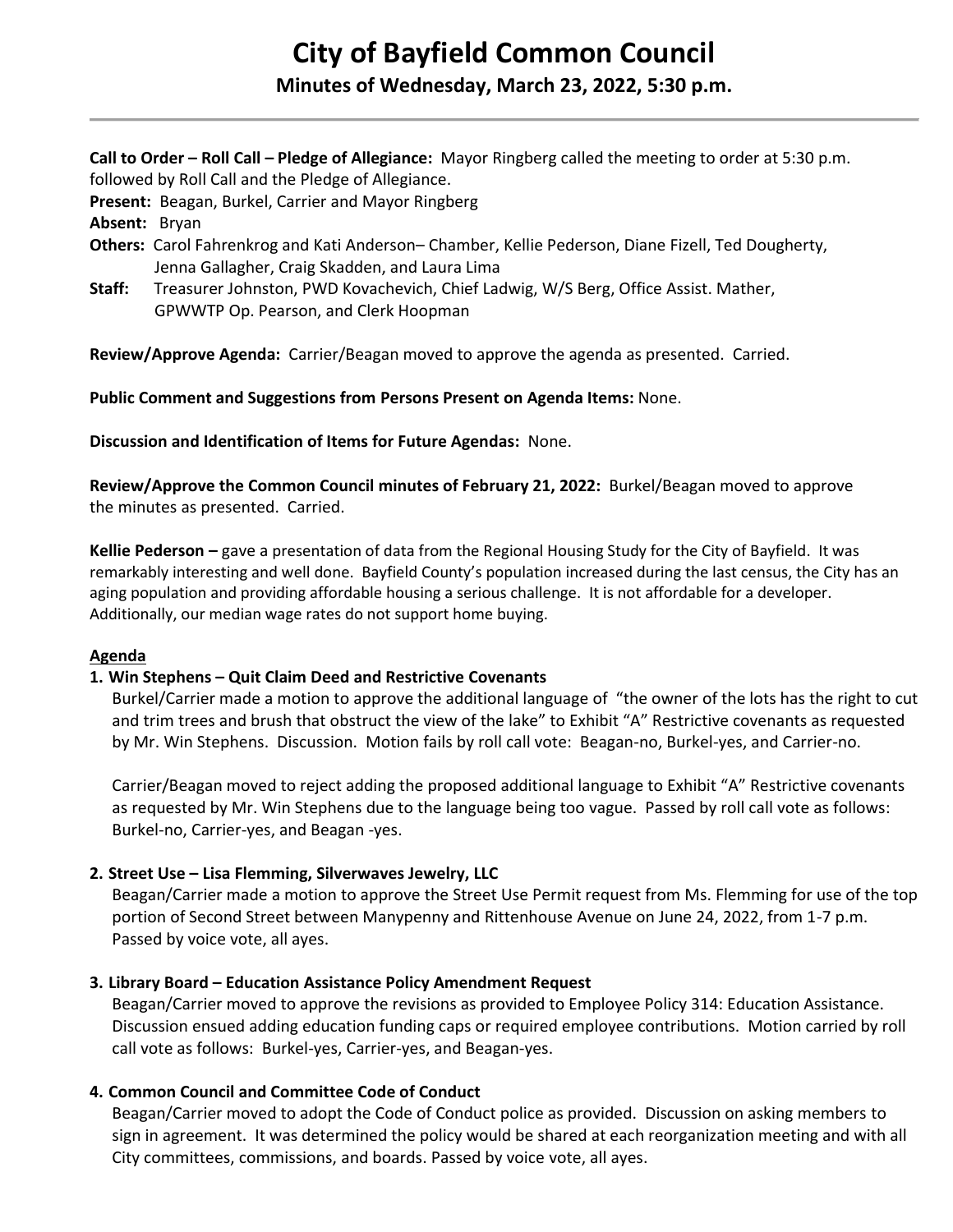# **5. 2022-2026 Fire Protection Agreement**

 Carrier/Beagan moved to approve the 2022-2026 Fire Protection Agreement as provided. Passed by roll call vote as follows: Carrier-yes, Beagan-yes, and Burkel-yes.

# **6. 2021 4th Qtr. Room Tax Report**

Report shows Room Tax Revenues are up in 2021 from previous years. We remain concerned about the nontaxable nights reported and have had no success in talking with the marketplace providers about their reports. All reports provided by them have errors and the Treasurer has asked for them to be corrected but has not received any responses to date. There is zero accountability in the numbers reported by them.

# **7. City of Bayfield Open Book and Board of Review Dates**

The City of Bayfield's virtual open book session will be April 26, 2022, from 10 am to noon. The Board of Review is scheduled for May 16, 2022, from 4-6 pm.

## **8. Project Updates:**

- a. Apostle Islands Marina Project –Harbor Commission Dougherty provided a summary on the status of Viking Cruise Lines, noted the Apostle Islands Marina Breakwall project is going well, and informed them Operator Peterson intends to exit the business at the end of 2023. The Harbor Commission is planning to send a letter to City residents and marina boater on these items.
- b. Waterfront Walk Waiting for weather to improve. Contractor has been asked for project schedule.
- c. Courthouse Improvements Project bids are due April 7, 2022. Mechanical/HVAC and Elevator work have begun.
- d. Zoning Code Proposals are due March 29, 2022.
- e. Wayfinding Proposals are due April 5, 2022.
- f. Playground Replacement Project Recent Winter Fest Fundraiser went extremely well. They received approximately \$15,000 in donations. Way to go!
- g. Parking Plan See parking minutes of Feb. 24, 2022. Committee intends to update plan and start public engagement.
- h. EMS Study Committee Beagan provided a written summary outlining subcommittees and their tasks.
- i. BART Nothing new to report.
- j. City Hall Information received on City Hall valuation based on other commercial property sales. Thank you to Susie Arn for providing this information to the City. USDA- Rural Development funding available for City Hall project.

# **File Reports from Committees, Commission & Boards**

**Ambulance**: Minutes of January 13, 2022 **Architectural Review Board**: Minutes of February 28, 2022 **Fire Department:** Minutes of March 7, 2022 **Fire Protection:** Minutes of March 16, 2022 **Harbor:** Minutes of February 22, March 7 and 15, 2022 **Library**: Minutes of February 16, 2022, and 2021 Public Library Annual Report **Parking:** Minutes of February 24, 2022 **Parks and Rec**.: Minutes of March 3, 2022 **Planning**: Minutes of February 22, 2022 **Police Department**: February 2022 Report **Public Works**: Minutes of February 22, 2022 **Tree Board:** Minutes of February 28, 2022

In response to Chief Ladwig's request for consideration, Beagan/Carrier moved to remove the Residency Requirement from the City's Employee Policy. Passed by roll call vote as follows: Beagan, Burkel and Carrier – yes.